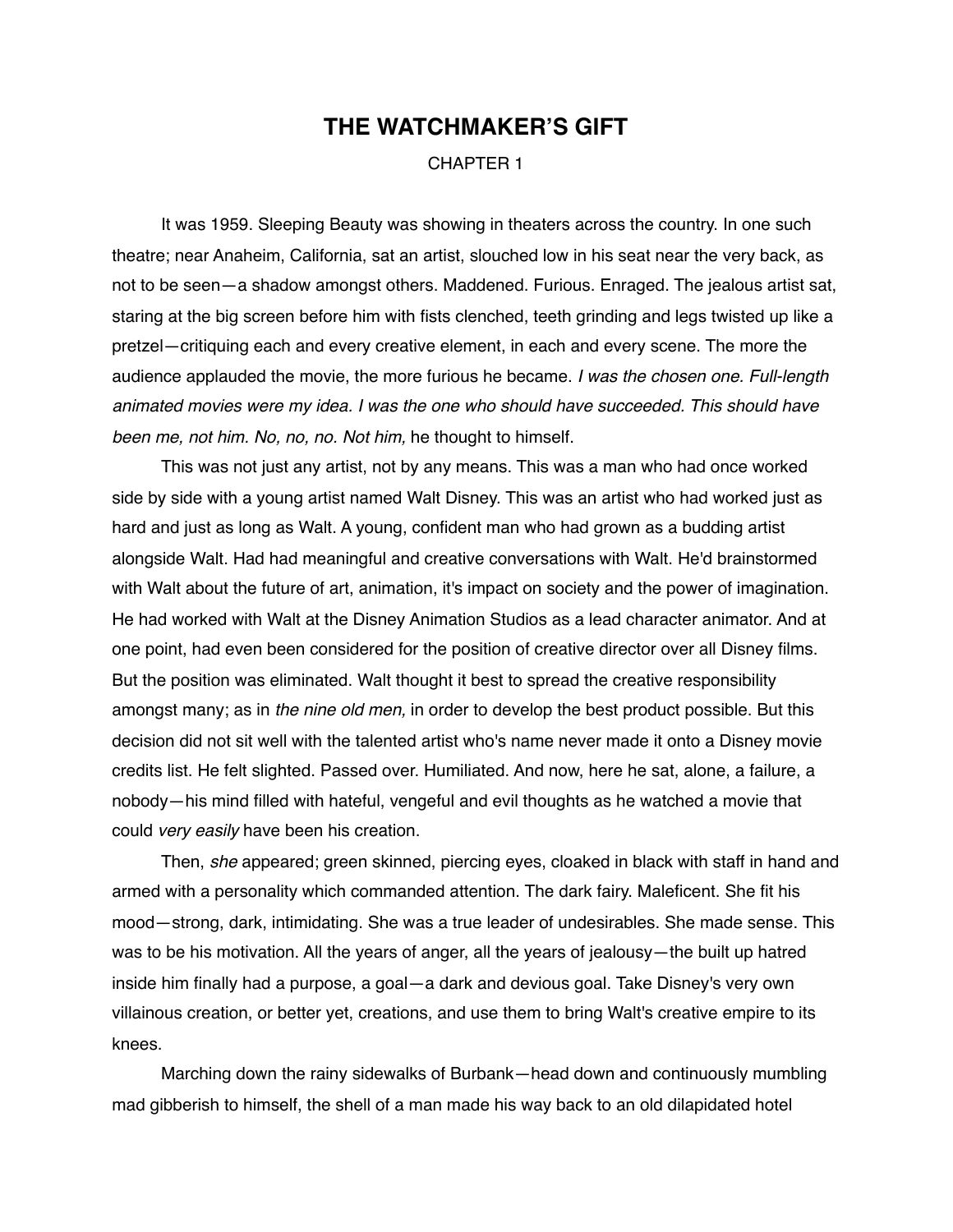complex with a red neon no vacancy sign that read: NO V AN. He barged through the front door, striding into the lobby in wet shoes that squished with every step. He turned right, then made his way to the elevator doors, completely ignoring the front desk staff in the process, as he left a trail of water behind.

"Quite the odd fella, don't you think Elsie,?" one of the desk clerks said to the other.

"Oh yes. That man hasn't spoken a word to me since I started working here. And that was over a month ago," she replied.

"Yeah, well I've been here almost two years and the only time I ever recall him speaking to *anyone*, including me, was the day he checked in. And even then, he didn't make eye contact with me. He's a real piece of work, that's for sure. I mean, what kind of person wants to make an old rundown hotel like this their permanent residence anyway?"

"I agree, Ed. I agree," the woman said, while staring over the rim of the reading glasses resting upon her nose, continuing to study the eccentric artist in drenched clothes who stood by the elevator doors.

Feeling unwanted eyes upon his back, he eagerly tapped the up button with his boney right hand index finger. Slowly, the arrow above the door started to move counter clockwise towards the first floor. The rickety old elevator clanked and thunked its way down to its caller, louder and louder, until it came to rest with a sudden THUNK. The doors opened and he stepped inside. With fifteen buttons to choose from, the brooding artist hit number nine, then nine again, and one more time. If this were a properly functioning elevator, the button would illuminate, but not in this case. Money for repairs did not exist in hotels such as this. Soap, shampoo and even towels were considered luxury items. The doors awkwardly closed and the elevator ascended, floor two, three, four...and finally, nine. The doors clanked open, exposing a dimly lit hallway. Only two lights out of eight were working, one of which, flickered on and off. The floor was covered with a thin coat of what used to be blue carpeting; it was flanked by water-stained walls—covered with sixty year old floral-patterned wallpaper that once may have been white, but now was dirty yellow with streaks of brown and peeling everywhere. The first door to the left, facing the elevator, was his destination. Apartment nine thirteen. With a shaky wet hand he reached deep into the front right pocket of his rain drenched trousers, the water from his long dark bangs dripped down his forehead, over his crooked nose, across his lips, and off the end of his chin, before finally hitting the junky old carpeting which sat between his oversaturated shoes and the door to his room. Pulling out a single key, his shaky hand repeatedly aimed for the key hole—once, twice, a third time—a difficult thing to do for anyone in